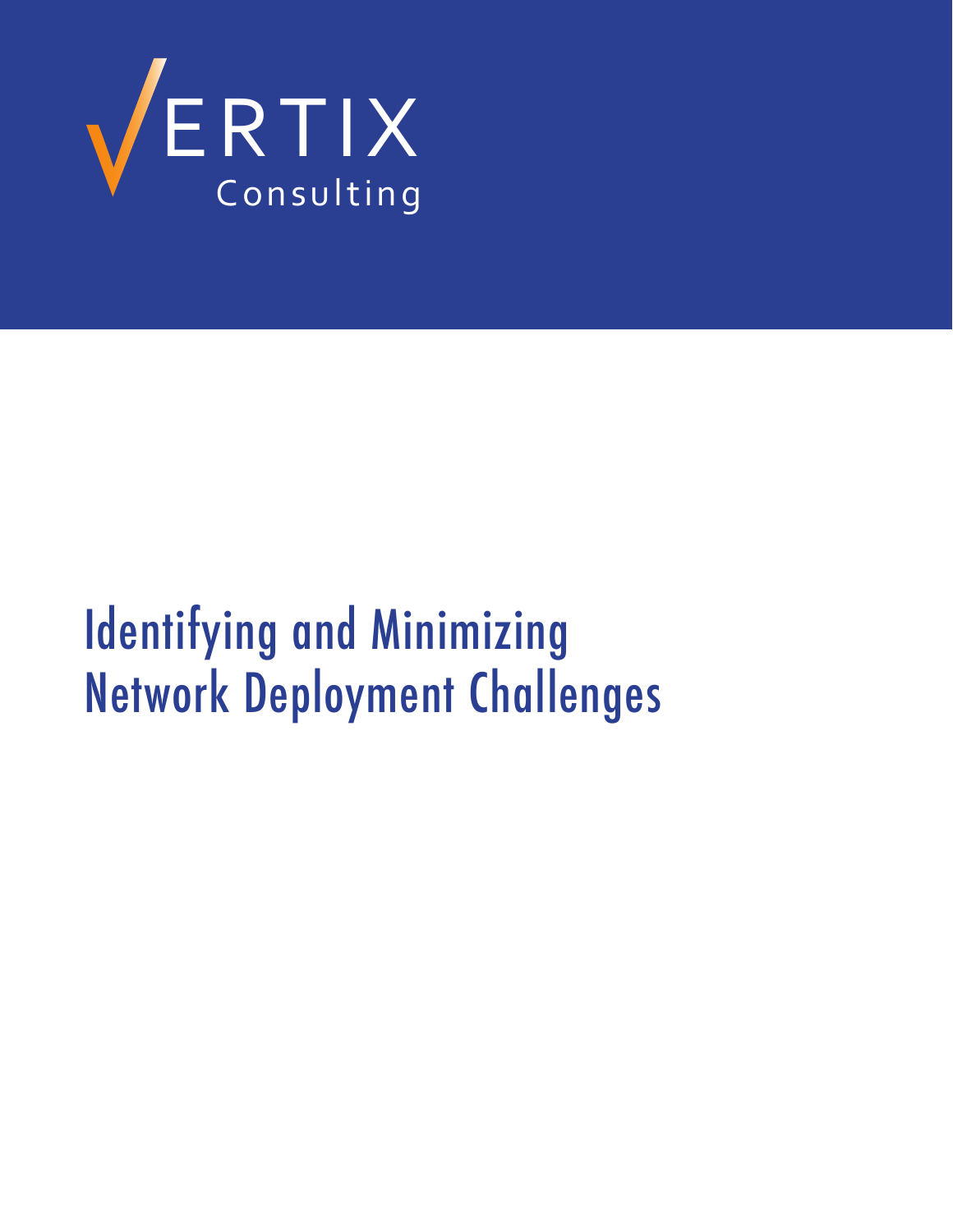

## **Identifying and Minimizing Network Deployment Challenges**

Carriers around the world have been deploying wireless networks for more than two decades - many are on their fourth or fifth major network modification. It could be assumed that after billions of dollars and countless manhours, network deployment would have evolved into a science; unfortunately, the reality is that it continues to be plagued by delays, quality issues, and cost overruns.

Executing large-scale deployments across variable and complex environments will never be completely free of issues. The moving parts that need to be streamlined, coordinated and integrated are massive and intricate, from technology, geography and competitive landscape, to the OEMs, LECS, construction companies, corporate cultures, tools, and workforce talent. Carriers, however, should do a better job of capitalizing on lessons learned to minimize the impact of the ever-changing nature of deployments.

There are best practices that can be implemented to minimize the challenges from the ever-changing variables in deployment environments. Implementing simple and tangible actions can significantly minimize delays and create environments conducive to successfully achieving deployment objectives on time and within budget. When not managed well, these same principles will become self-induced failures.

### DeFININg aND UNDerstaNDINg the BUsINess oBJeCtIves… More oF the saMe??

Launching a particular service by a target date is frequently the center of the discussion between the business units and network organizations, but in doing so, experience suggests that more often than not some key principles are not entirely followed.



Carriers often do not invest enough time up front to clearly define the what, where, when, and how of a network deployment for all stakeholders.

Key goals need to be defined, understood, and agreed so engineering planning and design can take place. The goals should be articulated in a business case covering:

- Clearly defined deliverables and expectations from Marketing/Sales
- Detailed "must have versus nice-to-have" expectations
- Prioritization of coverage, QoS levels, feature readiness, and marketability by area (e.g., 80% in location "x" is marketable whereas 90% in location "y" is required)

Setting a target launch date of a particular service is an important part of the prelaunch process, but to be meaningful, the target needs to be tied to the engineering milestones necessary to achieve the business case objectives.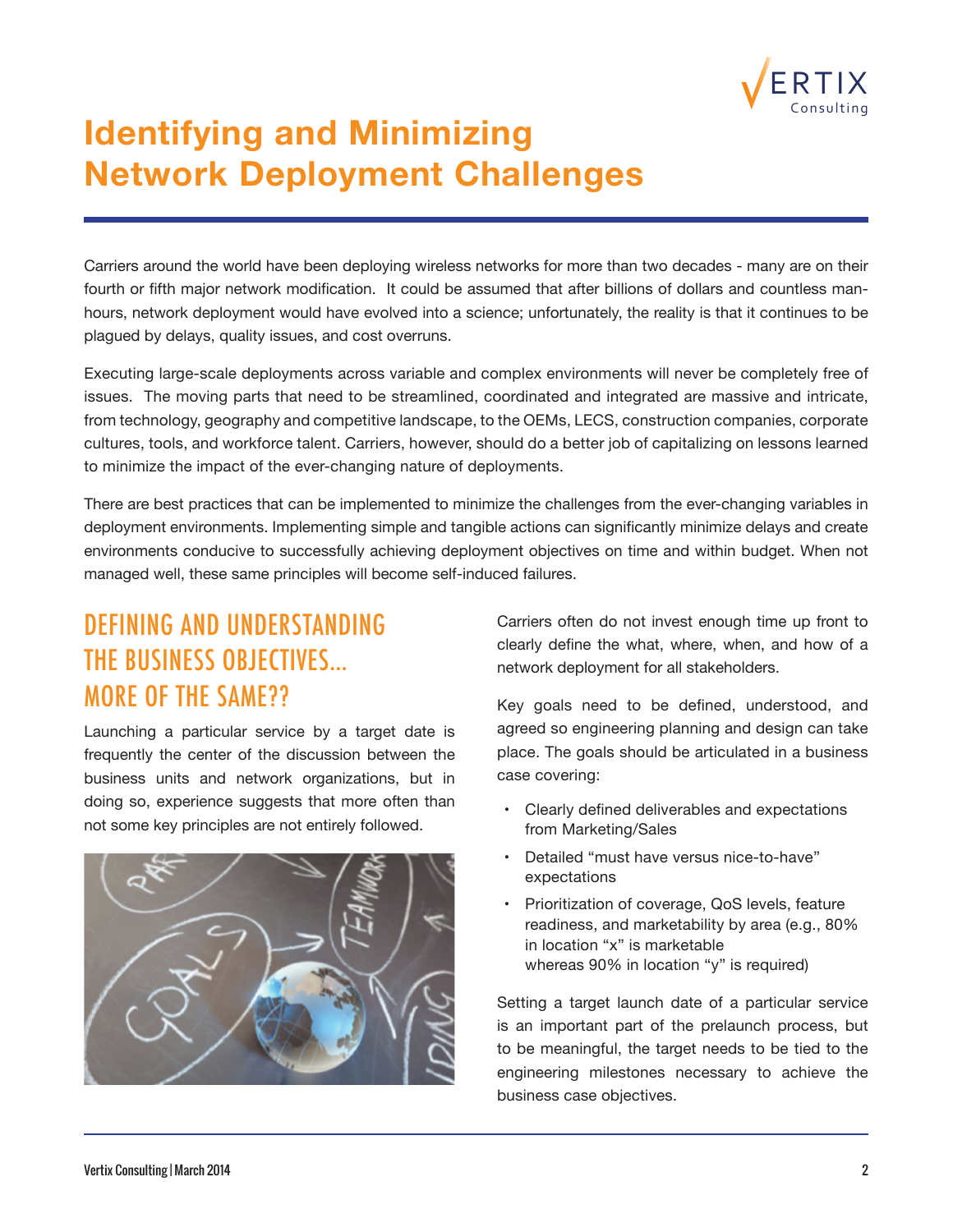It is vital for all key contributors to evaluate and validate their abilities to meet and/or exceed their specific deliverables. Often many of the schedule drivers, such as Telco and OEM contracts, are not sufficiently vetted and mitigated, leaving a significant gap in the credibility achievability of the deployment plan.

This, in turn, can drive wrong behaviors and quickly create a "backs against the wall" mentality with a lot of finger pointing by key participants (including the carrier's organization, OEMs, and sub-contractors) when deployment objectives are not met. In the scramble to rectify such a situation, more wrong behaviors often surface that exacerbate the problem even further, such as going for hitting volume targets with insufficient management of quality and cost.

## **"**

*Carriers often do not invest enough time up front to clearly define the what, where, when, and how of a network deployment for all stakeholders.*

**Stretch targets and aggressive goals can be effective** in motivating and gaining a competitive edge, but they need to be supported with demonstrated enhancements in process, workforce, and systems. For example, if a vendor has a historical benchmark of performing 100 site installations at peak monthly production and now claims to be able to perform 250, the onus is on the carrier to request and analyze how the expanded capabilities to deliver the increased commitment are substantiated by the vendor.

It is entirely normal and healthy for stakeholders to have an element of skepticism about milestone achievement. A thorough, in-depth gap analysis and mitigation plan should diminish the skepticism, delays and cost overruns.

## PROMOTING A TRIJF SENSE oF PartNershIP WIth veNDors… DeFINe PartNershIP!

It is an unfortunate reality that often customers perceive taking back ownership of a task from a failing vendor as the logical mitigation step.

A healthy and productive relationship with vendors is key to a successful deployment and this can only be accomplished through a true partnership attitude reflected in the contract language.



This can only happen when contracts are defined with the input of the teams that are tasked with the responsibility and accountability of the day-today deployment – these are the people who really understand what is needed to make it work.

Often the first reaction to a failing vendor is to take back ownership of its tasks. This can be a logical mitigation step, but may not resolve the cause of the contracting failure. It is imperative to understand the drivers that caused the vendor failures and what steps the vendor took to attempt mitigation of the problems. The primary reason contracting and re-scoping fails is no analysis done on how the processes will be executed differently. There are instances when reallocating makes total sense and should be executed,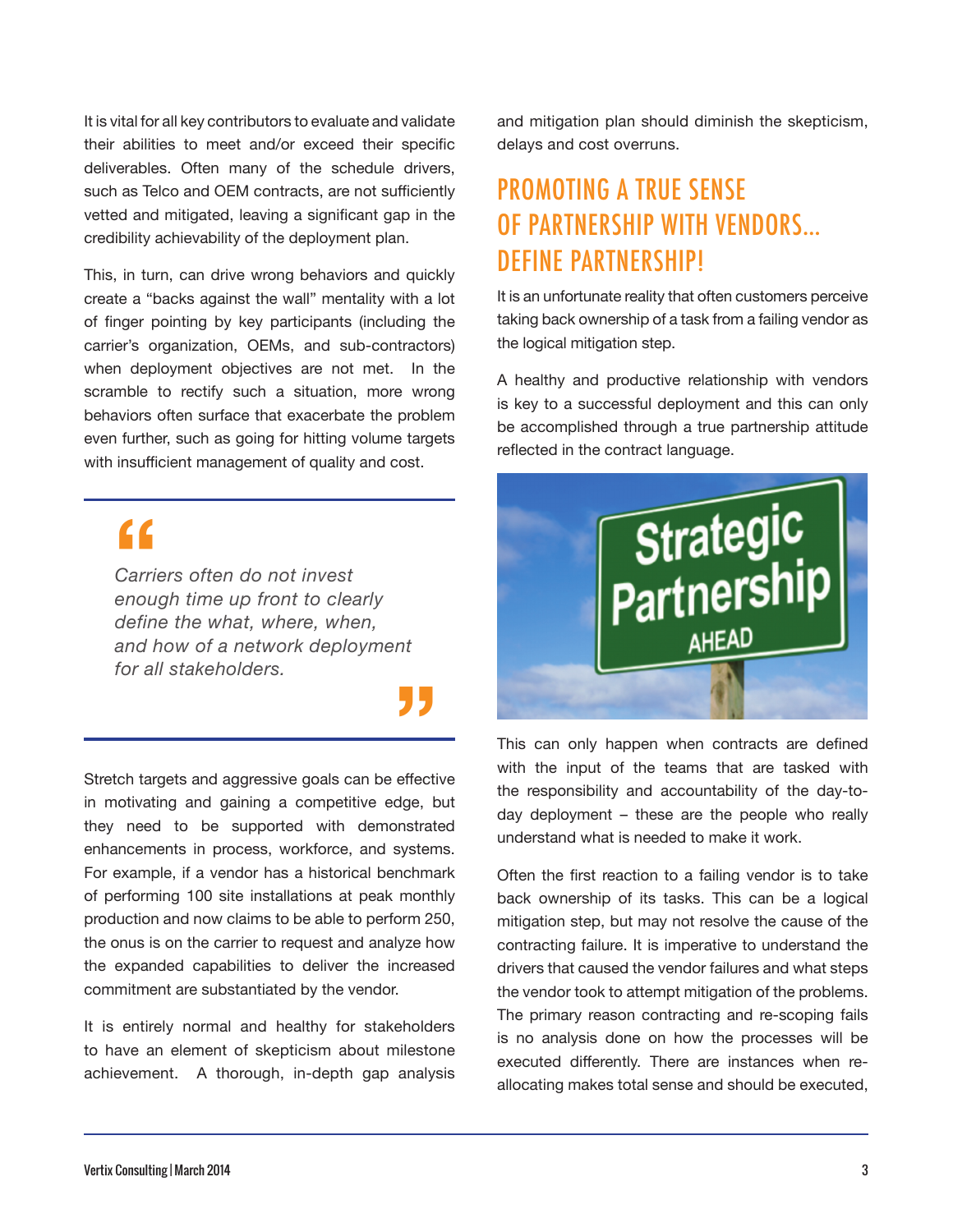but this option needs to be based on a diligent review of the drivers.

Contracts must have the following attributes:

- A win-win with incentive language for both carrier and vendor (e.g., market rate and/or better than market rate pricing based upon volume - vendor makes money and is motivated to exceed targets)
- Defined, attainable, and realistic deliverables (setting unrealistic and unattainable goals is planning for failure)
- Pre-identified major risks, and risk management/governance model (without it vendors and carriers are in a constant firefighting mode)

## **"**

*A healthy and productive relationship with vendors is key to a successful deployment and this can only be accomplished through a true partnership attitude reflected in the contract language.*

There are always ideological differences among organizations that need to be balanced. All contract attributes need to be defined and prioritized to meet the business objectives, operational environment requirements, and have the flexibility necessary to mitigate the realities of the deployment process. **"**

As an example, supply chain management often defines success as achieving the lowest price point. While best price is an important factor, if the network cannot be deployed and operated in an efficient and high quality manner, the associated costs for delays

and workarounds will dramatically increase the overall costs of the deployment and negate the perceived cost savings of the initial contract. So the priority in contractual negotiations should be focused on the end result, from a deployment perspective.

Time invested up front in contracts will pay for itself many times over. While it can delay project start, good contracts can materially accelerate project completion.

### PROVIDING THE RIGHT DEPI OYMENT organization and governance structure… what's missing?

All key stakeholders need to assign dedicated resources to the deployment organization. This enables departments outside of engineering and operations to truly understand and better support the deployment process. "Dedicated" means that their primary role is in support of deployment, with other responsibilities at a lower level of priority. The cross pollination among these groups builds a higher level of teamwork, shared objectives and alignment, based on a broader understanding of tasks and challenges outside of the scopes of their immediate responsibilities.

Establishing an experienced and empowered program management team is a critical first step, tasked with ensuring that key enabling principles are applied:

- Implementing standardized tools and systems
- Defining standard deployment milestones
- Implementing periodic reviews and performance reporting standards
- Defining the deployment organization, roles and responsibilities
- Positioning strong and professionally aggressive leaders
- Implementing an effective senior management governance structure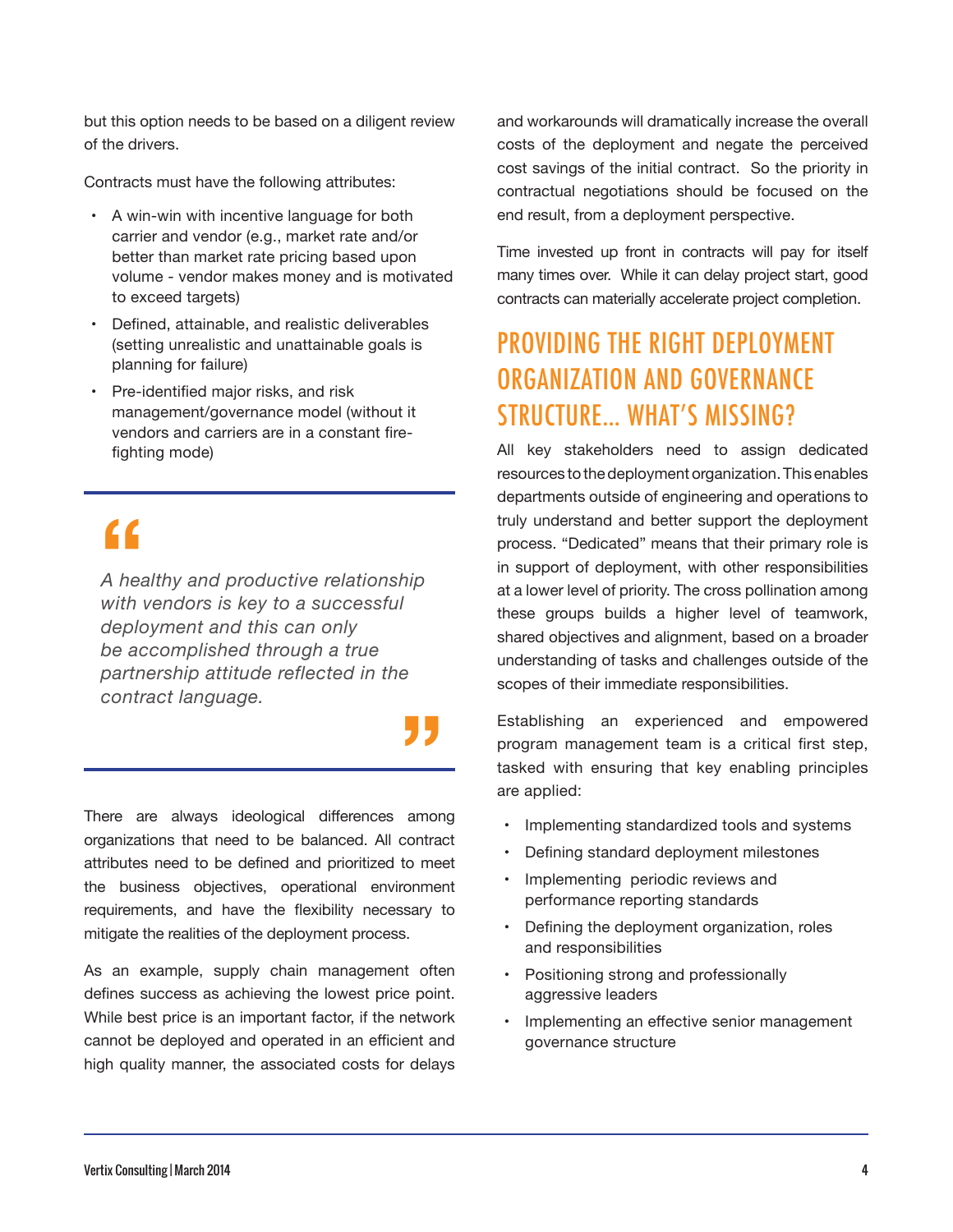

Organizational stability is another key attribute of a successful deployment team. A significant change of priorities and ownership can often impact the team's focus and result in an inability to hold teams and individuals accountable. This inevitably leads to varying degrees of disorder, a common characteristic of delayed deployments.

The deployment leads, whether regional or functional, must be empowered to quickly make decisions. An environment of 100% accountability and culture of "aggressive accountability" is a must. Understanding and collectively mitigating challenges as a team within the deployment organization is vital.

Clean process hand-offs between groups minimizes finger pointing. Each defined entity should own and have accountability for as many of the tasks within a process as is possible. This enables a faster implementation of changes to enhance the process as well as simplifying the transition of a process in its entirety to another group.

The most important attribute of a successful deployment team is effective communication. It is completely within the carrier's control to create open and honest communication channels among all of the project stakeholders. This can be accomplished by openly defining realistic and achievable targets, proactively identifying and mitigating challenges as a team, and maintaining a culture of "it's our problem" and not one of "it's your fault."

The success of the deployment plan and adherence to this type of culture should be the sole purposes of a dedicated and objective program management structure. This is a strong hedge in keeping the teams focused and senior management well informed.

## there are No "oFF-the-shelF" DePloyMeNt solUtIoNs

No two network deployments will ever be the same. The changing nature and quantity of factors that characterize deployment environments can produce hundreds of unique challenging scenarios. Dealing with the complexities presented by each of these scenarios in a structured and repeatable way is an art and challenge to be mastered.

While there is no single recipe that can guarantee a deployment free of issues, carriers can significantly improve their chances of success by addressing basic business, vendor contracting, and governance requirements upfront, and aligning them with the unique aspects of the program, supported by key learnings from previous deployments.

The probability of success is greatly increased by implementing a well-defined and experienced deployment program management team that takes into account and mitigates the requirements and challenges normally part of deployment. Early engagement is key to promoting the necessary behaviors, preventing teams from making decisions in silos, and will ultimately lead to business objectives that are attainable, vendors who can deliver, and an organization focused on a fine-tuned deployment rather than putting out fires.